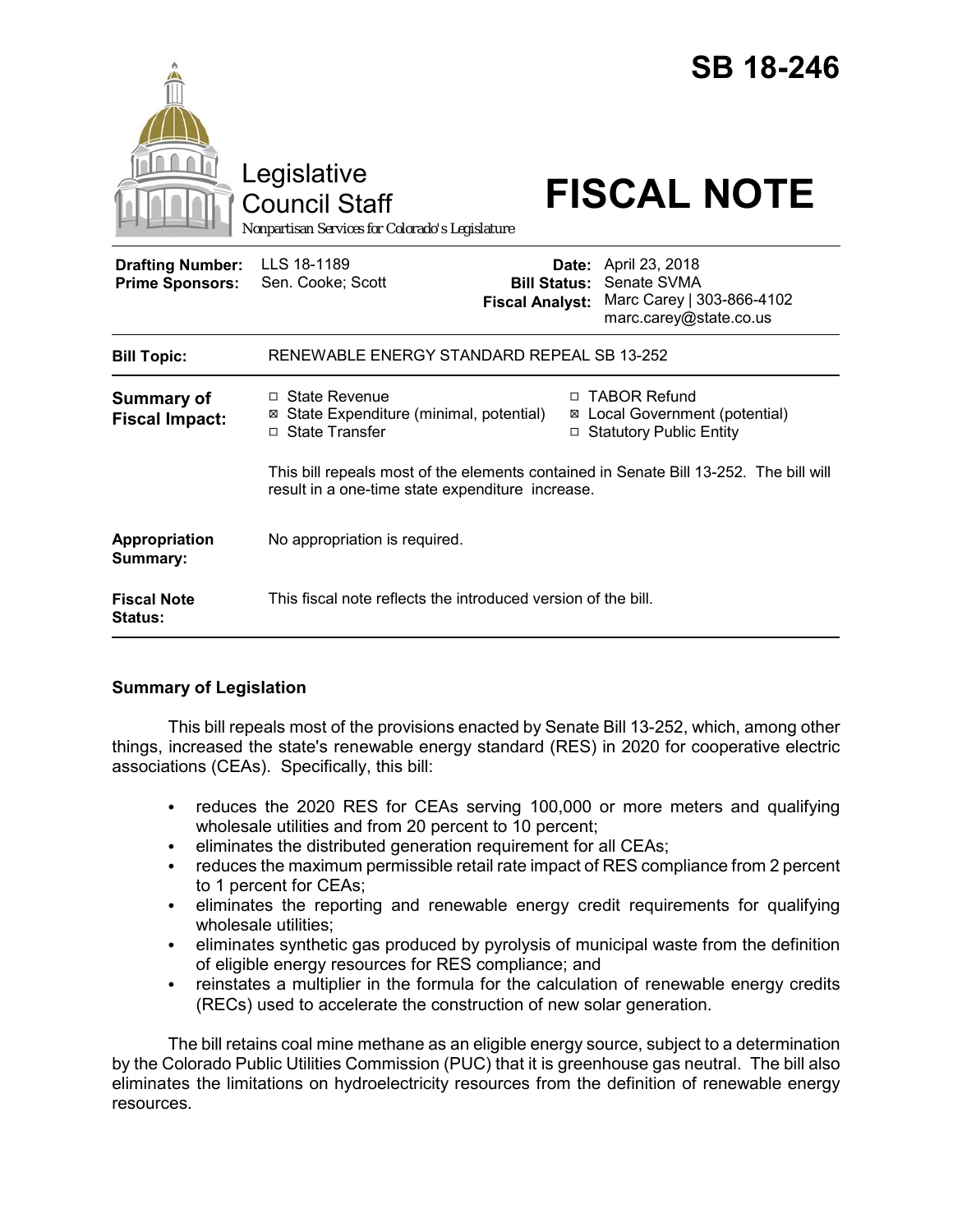April 23, 2018

### **Background**

**Affected cooperative electric associations (CEAs).** Under current law, CEAs that serve over 100,000 customers and qualifying wholesale utilities are required to meet an RES of 6 percent through 2019, and 20 percent beginning in years 2020 and thereafter. These standards are currently subject to a 2 percent retail rate impact rule.

According to the U.S. Energy Information Administration, the only Colorado CEA with over 100,000 customers in 2016 was the Intermountain Rural Electric Association (IREA), which served about 151,200 customers. Tri-State Generation and Transmission Association (Tri-State) supplies wholesale electricity to 18 member CEAs and would also be affected by the requirements of this bill.

**Renewable energy credits (RECs).** RECs are tradeable certificates that represent proof that 1 megawatt-hour (MWh) of electricity was generated from an eligible renewable energy resource. These certificates can be bought and sold and the owner of the REC can claim to have purchased renewable energy. RECs represent the environmental attributes of the power produced from renewable energy projects. Currently, RECs are bought and sold through bi-lateral agreements. There is no national market clearinghouse.

## **State Expenditures**

**Department of Regulatory Agencies, Public Utilities Commission (PUC).** The PUC will incur costs associated with rule making to reverse the changes promulgated last year for both CEAs and qualifying wholesale CEAs in SB 13-252. As the rules generally reflect specific statutory language, the impact is expected to be minimal, and no additional appropriation is required.

**State agency impact.** Current law contains a 2 percent cap on the retail rate impact of the RES for CEAs. This bill decreases that cap to 1 percent for both CEAs with over 100,000 customers (currently only IREA) and for wholesale CEAs (Tri-State).

The retail rate impact is required to be determined "net of alternative sources of electricity supply from noneligible energy resources that are reasonably available at the time of determination." Thus, the rate impact depends on the cost differential between renewable resource acquisition and "reasonably available" conventional resource acquisition, typically natural gas. Natural gas prices are highly volatile. Wellhead prices have been as high as \$11 per thousand cubic feet (Mcf) in July 2008, as low as \$1.80 per Mcf in April 2012, and are now around \$2.70 per Mcf at regional hubs. The future cost differential will depend on the future price of renewable resources and the future price of natural gas, as well as anticipated technology changes for both resources.

Because this bill decreases the cap for certain CEAs from 2 to 1 percent, the rate impact of the bill on retail electricity customers of IREA and affected Tri-State member cooperatives, including state agencies, could be a decrease in energy costs of up to 1 percent. Because a prediction of future rate impacts would depend on assumptions regarding future fuel costs as well as an unknown resource acquisition schedule, the exact impact to state facilities is not possible to quantify.